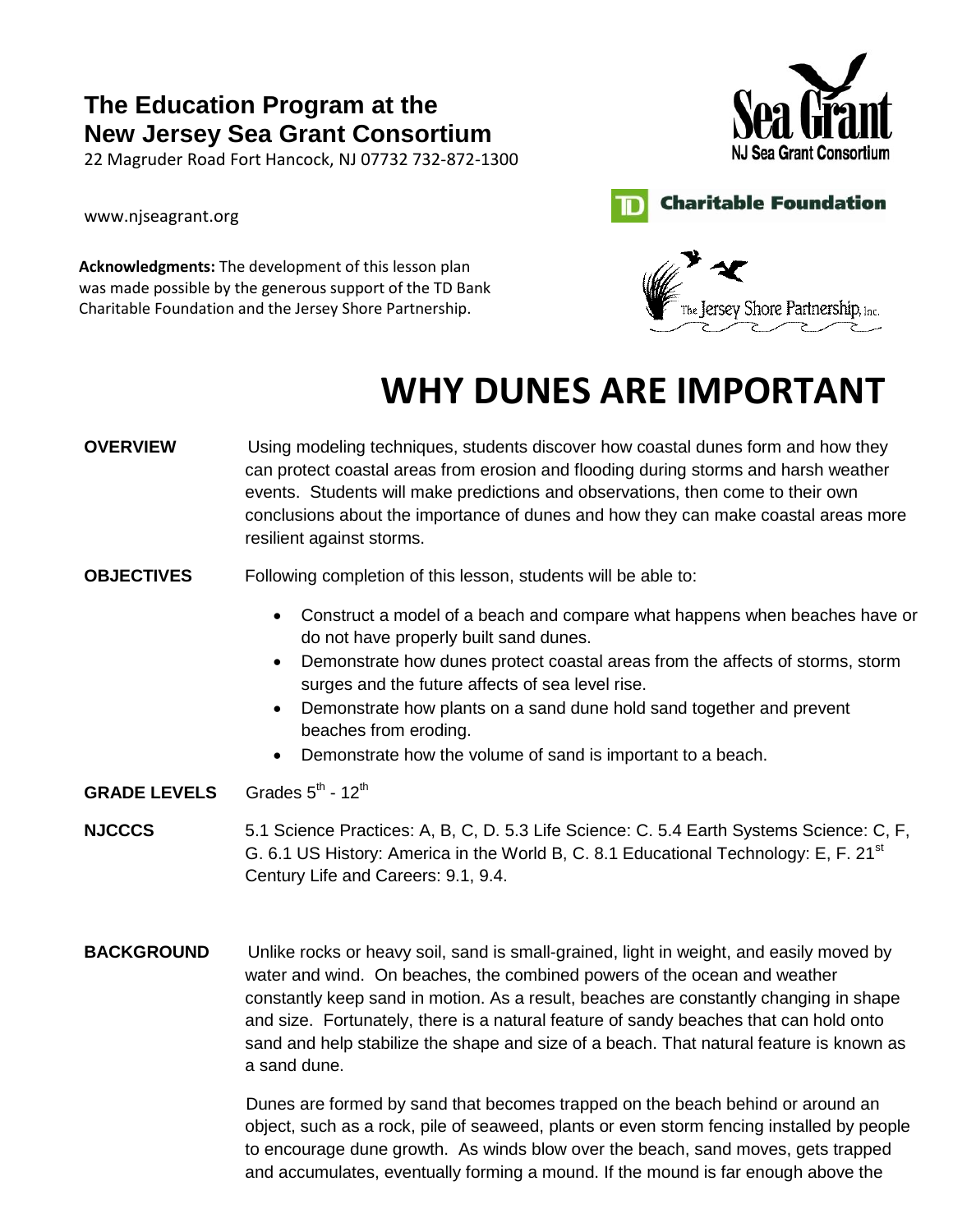high tide lines and not constantly inundated with water, the mound grows and plants are able to take hold, grow and spread. Most of the species of plants that grow in dunes grow by means of a specialized root system know as a **rhizome**. The rhizomes act as huge nets growing underground to help hold sand in place. As sand blows over the plants, more sand becomes trapped around the plants. The plants continue to grow upwards, and as they grow taller they trap more sand until a sand dune is formed.

 During storms, healthy, well vegetated dunes as act flexible barriers, becoming the first line of protection for inland areas. When ocean waves and **storm surges** crash high upon a beach, dunes act like a cushion, absorbing the force or energy of the waves. Dunes also help prevent the movement of ocean water to inland areas and can lessen or prevent flooding and damage, especially to nearby homes and other structures.

Native dune plants and their rhizomes are vital to a dune, since they help trap and hold the sand in place. After a storm, as waves and water recede, sand that was transported can be trapped in a dune plant so sand does not wash back out to sea. Dunes can also lower the impact of beach **erosion** by acting as a "sand storage" area, "donating" sand back to the ocean side beach to help it maintain or replenish itself. A proper volume of sand on the beach in front (ocean side) of a dune is very important. Even though a dune can provide protection, without sand on the beach the dune will be struck frequently by waves and will quickly erode away. During times of high wind, dune grasses also protect inland areas by trapping sand and preventing sand from blowing upon and accumulating in areas where it is not wanted, such as on roadways. Without plants, a dune offers almost no protection against storm waves and wind. It is important to note that, even though well-vegetated dunes are the best natural long term defense a beach or coastal area could have against a storm, they can fail and be washed over and away by powerful storms.

With 130 miles of treasured beaches the need for healthy dunes in New Jersey is becoming more evident than ever to coastal towns who want to become more resilient to coastal storms. As observed after Superstorm Sandy in 2012, beach towns with large, healthy dunes often suffered much less destruction than towns with no, small or unvegetated dunes. As towns rebuild and beaches are replenished with sand that is being pumped from offshore, it is important for everyone to realize the value of sand dunes. With a change in the earth's climate scientists predict a change in frequency and intensity of coastal storms along the Atlantic coast, along with a rise in sea level. With a rise in sea level storms and storm surges become more frequent and severe, with more areas prone to flooding and erosion, dunes will lessen the impact storms will have on our beaches, will help protect inland areas and prevent destruction making coastal areas more storm resilient.

**MATERIALS** Long clear plastic storage containers for each group of 2-4 students, at least the size of a pencil storage container but the longer the better.

Sand

**Water** 

**Toothpicks**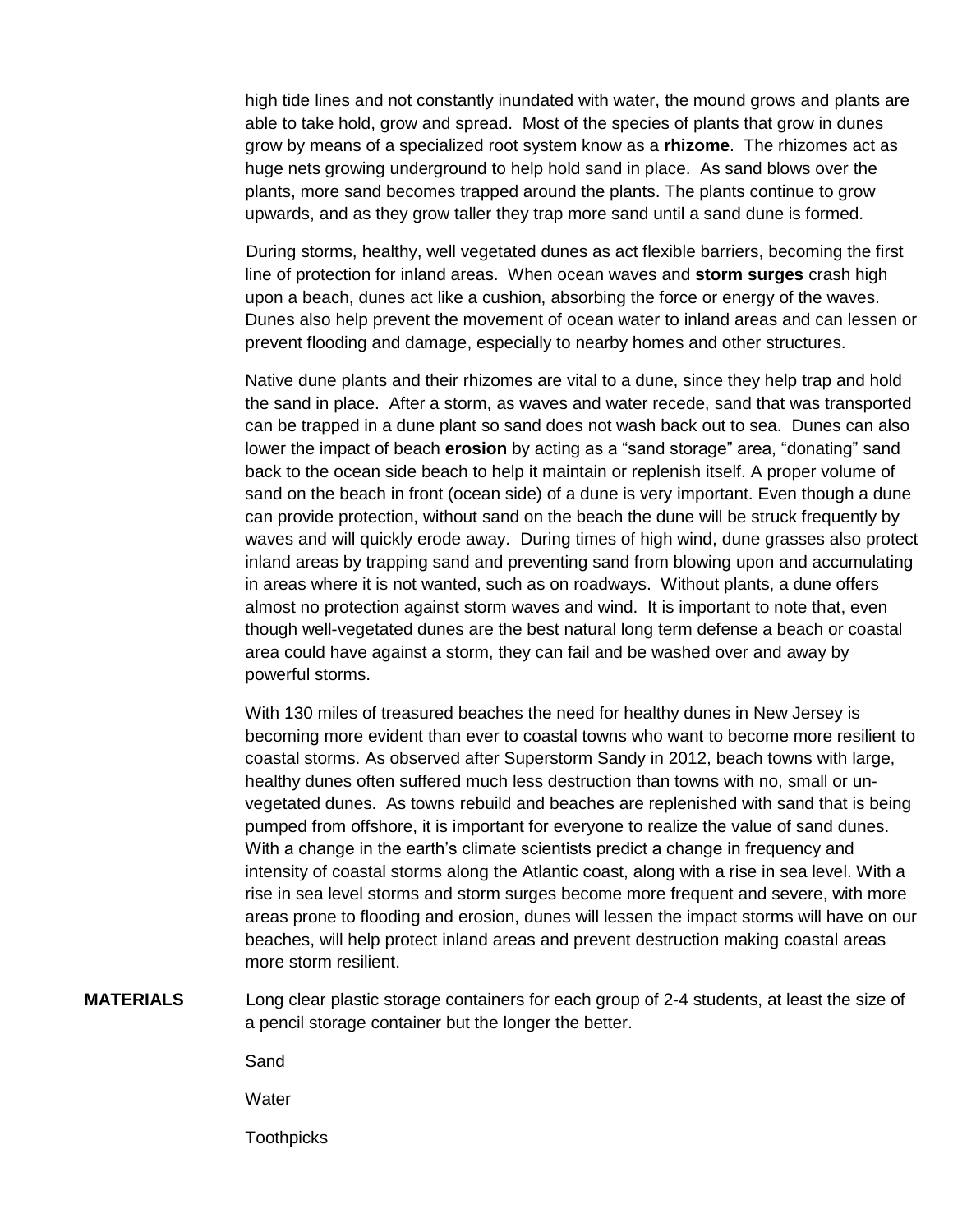Monopoly houses or other small objects to represent structures such as houses or buildings

4 dry erase markers (different colors)

Student Worksheets (included in this module

Use moderately wet sand for each activity. Dry sand will not work because it will absorb all the water that is poured into the container. The volume of sand will vary with the size of your container, so have enough sand available for each group to build a beach that reaches half way across the length of the container.

#### **PROCEDURE Activity #1: Storm waves along a beach without a dune**

Step 1: On one side of the container, have students sculpt a model of a very gently sloping beach; do not allow the beach to reach more than half way across the length of the container. Even though the beach has a gentle slope, have students make sure the sand in their container is even across the width of the container. They should not make one side higher or have small holes or mounds, especially along the edges.

Have students place monopoly houses close to the inside edge of the container; this will represent a "coastal town" with structures such as houses or businesses located inland from the beach.

Step 2: On the side with no sand, have students fill the container with water 1.5-2 cm deep; this may depend on the size of the container and beach. The water should just touch the sandy beach. This will represent the ocean. Be sure water is poured gently so sand is not washed away from the sculpted beach. Students should try to keep the water level at a constant; they may add more water if the water level becomes lower during the activity to keep the water level at the 1.5 or 2cm mark.

Step 3: At the end of the container with "coastal town" using a dry erase marker, have students make three marks near the sand on the side of the container parallel to the water, one mark near the right edge, another on the left edge and a third mark in the middle. These marks will be the group's three benchmarks.

Step 4: Using a ruler in centimeters, have students place the ruler in a straight perpendicular line from a benchmark down to where the sand and water meet to measure the length of the beach. Students need to get a measurement at each of the three benchmarks and then average the 3 measurements. They should record the measurements and average on the student worksheet.

Step 5: Using a dry erase marker, on the outside of the container students trace the line of sand they see along the side of the clear container, going along the back of the container then along both sides of the container from the "coastal town" down to the water.

Step 6: Using the student worksheet, each group should make a sketch of the beach inside the area labeled "Before the Storm."

Step 7: By gently lifting the edge of the container with the water, students then should create waves that do not go beyond half the length of the beach, this will represent a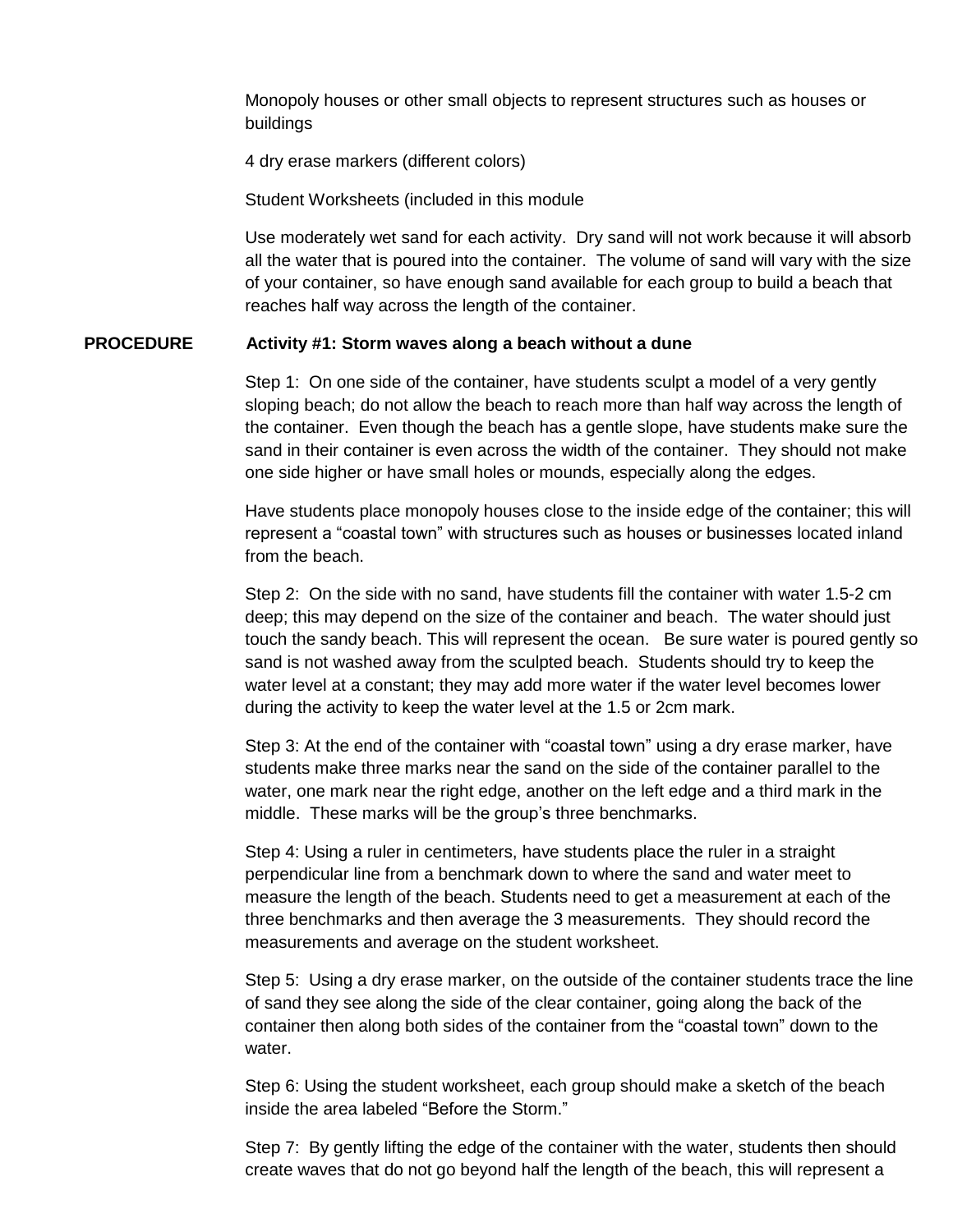relatively moderate storm or a typical coastal storm that might happen during midsummer. Using a timer, have students make moderate waves for 45 seconds; then have them observe what happens to their beach.

Step 8: After 45 seconds of a moderate storm waves, students should measure the "new" of their beach at the three benchmarks and average and record data on the student worksheet. Using a different color dry erase marker, students should trace the new line their beach has made along the side of the container noting the differences. On the student worksheet, students should make a sketch of the newly formed beach in the box labeled "After the "Moderate Storm" and answer the questions on student worksheet.

Step 9: Next, have students re-sculpt their beach back to how it was before the moderate storm waves. To do this, they should use the first line drawn on the sides of the container and their "Before the Storm" sketch.

Step 10: Next students will create severe storm waves for 45 seconds by lifting and lowering the container a little higher and faster than before but not so severe that the water washes over their "coastal town" at least at first. This may happen due to erosion near the end of the 45 seconds. At no time should water splash out of the container. This will represent a coastal storm such as during a big Nor'easter in the winter or a tropical storm in late summer or fall. After 45 seconds of severe storm waves, students should observe what happened to their beach, make the three benchmark measurements again, and trace the new line their beach has made along the sides of the container using a third different color dry erase marker.

Step 11: On the worksheet, students should make a sketch of the newly formed beach in the box labeled "After the Severe Storm", make beach length measurements, and answer the questions on student worksheet.

#### **Activity #2: Storm waves with increased volume of sand, no dune**

Have students re-sculpt the original beach they created in Activity #1 "Before the Storm" and adding about a cup or more of sand to the beach but not the coastal town. The sand should be smoothed out flat, with a gentle slope into the water. Sand should not be placed into piles, and the beach may extend a bit further into the water than in Activity #1.

Repeat Steps 4-11 of Activity #1 and have students complete the student worksheet labeled "Storm Waves with the Addition of Sand." Have students create moderate and severe storm waves as they did in Activity #1.

#### **Activity #3: Storms Waves with a Un-vegetated dune**

Using the sand added to the beach in Activity #2, have students pile the sand in the container into a shape of a dune.  $1/3^{rd}$  of the sand in the container should be the coastal town,  $1/3^{rd}$  a dune,  $1/3^{rd}$  a beach on the ocean side of the dune. The dune should be a few inches high and a few inches wide. Have students make sure the sand is even along the top of the dune, with a gentle slope going down on each side of the dune. They should not make a steep beach face on the dune and should be sure their dune extends the entire width of the container, with no holes or openings.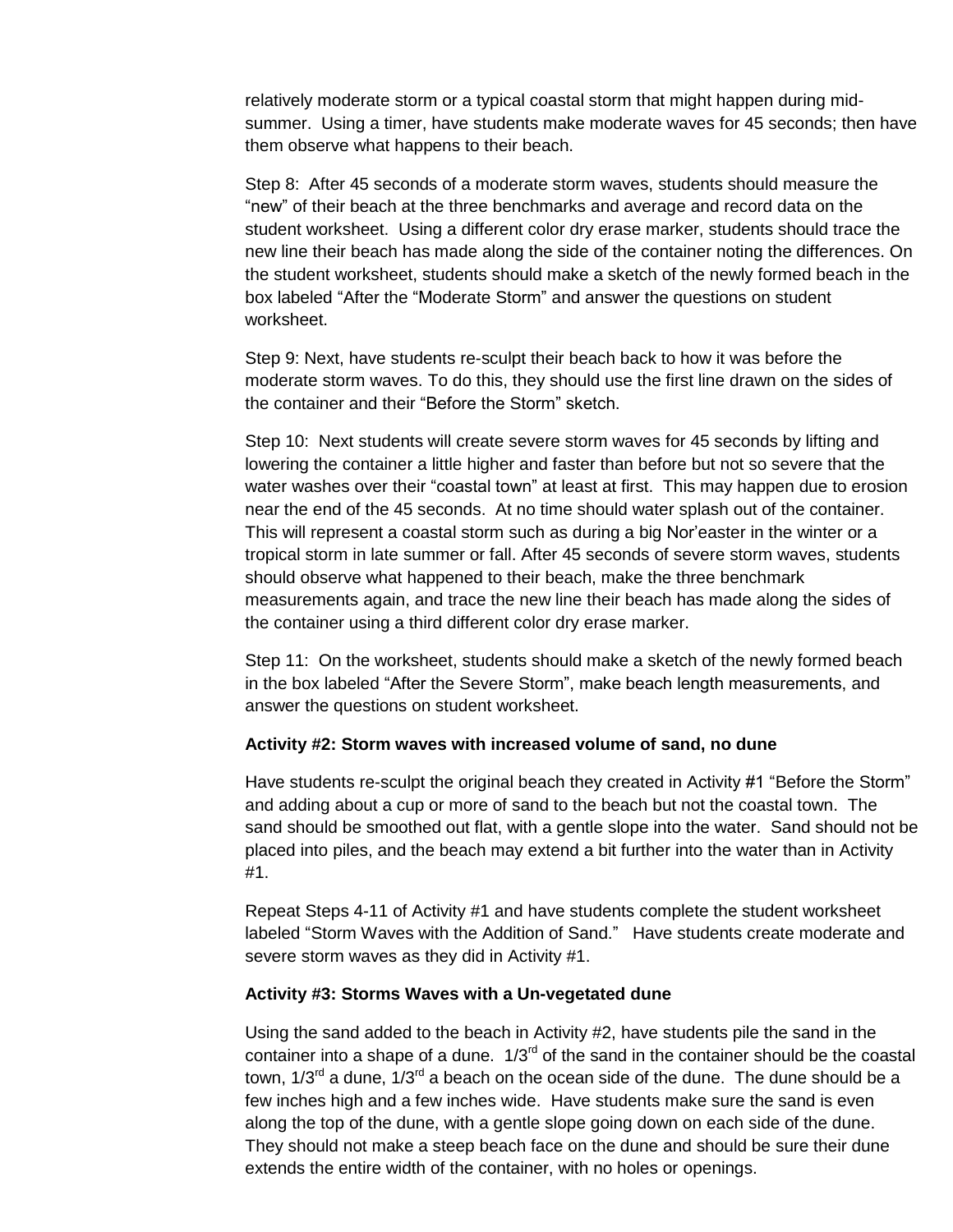Repeat steps 4-11 of Activity #1 and have students complete the worksheet labeled "Storm Waves with an Un-vegetated Dune." The moderate storm waves should just reach the base of the dune and may go slightly up the face but students should try to not to let water go over the dune (unless the sand erodes). When first starting to create severe storm waves, they may reach the top of the dune but students should not start by splashing water over the dune, into the "coastal town" and should not let water splash out of the container.

#### **Activity #4: Storms Waves with a Vegetated Dune**

Have students re-sculpt the beach they created in Activity #3, building the coastal town, dune and beach exactly the same height, length and general shape as before. Students should use the lines on the side of the container and their sketches to assist them. Next, they should add toothpicks to represent dune grass, using about 60-100+ toothpicks (depending on how large of a container they are using). About half the toothpicks should go vertically into the sand, in a random pattern spread equally across the top of the dune, leaving just a small tip above the sand. They should be no more than 1cm apart. Because dune grasses have roots that also grow horizontally and diagonally, students should also push toothpicks into the side of the dune in a crisscross pattern, horizontally and diagonally across the width of the dune, making sure the toothpick is inserted as far into the dune as possible and entirely covered with sand. Explain that they are imitating the net like pattern rhizomes create underneath a sand dune.

Have students repeat Steps 4-11 of Activity #1 and complete the student worksheet labeled "Storm Waves with Vegetated Dune." The moderate storm waves created should reach the base of the dune and may go slightly up the face of the dune, but should not go over the dune. When first starting to create severe storm waves, they may go up the face of the dune and reach up to or just over the dune, but students should not start out splashing water into the "coastal town" and should not let water splash out of the container.

#### **Activity #5: Sea Level Rise and Dunes**

Have students repeat Activities 1-4 or only Activities 1 and 4, this time adding another 1 cm of water to the container to represent high storm tides or sea level rise which will shrink their beach. Have students observe the affects of higher water levels and record their observations on the student worksheet.

### **EXTENSIONS** Have students use Microsoft Excel to create column charts, line graphs and/or bar graphs to compare beach length measurements for each activity.

Make a model of non-native beach grasses by placing toothpicks just halfway into or less on top of the dunes.

Repeat Activity #3 and/or #4 but place a solid piece of plastic or metal into back of the dune that expands the entire width of the container. This represents a **revetment wall.** Place just enough sand over the wall to cover it. Create waves to just go up onto the face of the dune but not over the top. Observe where some of the sand travels to when there is no wall versus having a wall in place. What are the pros and cons to having a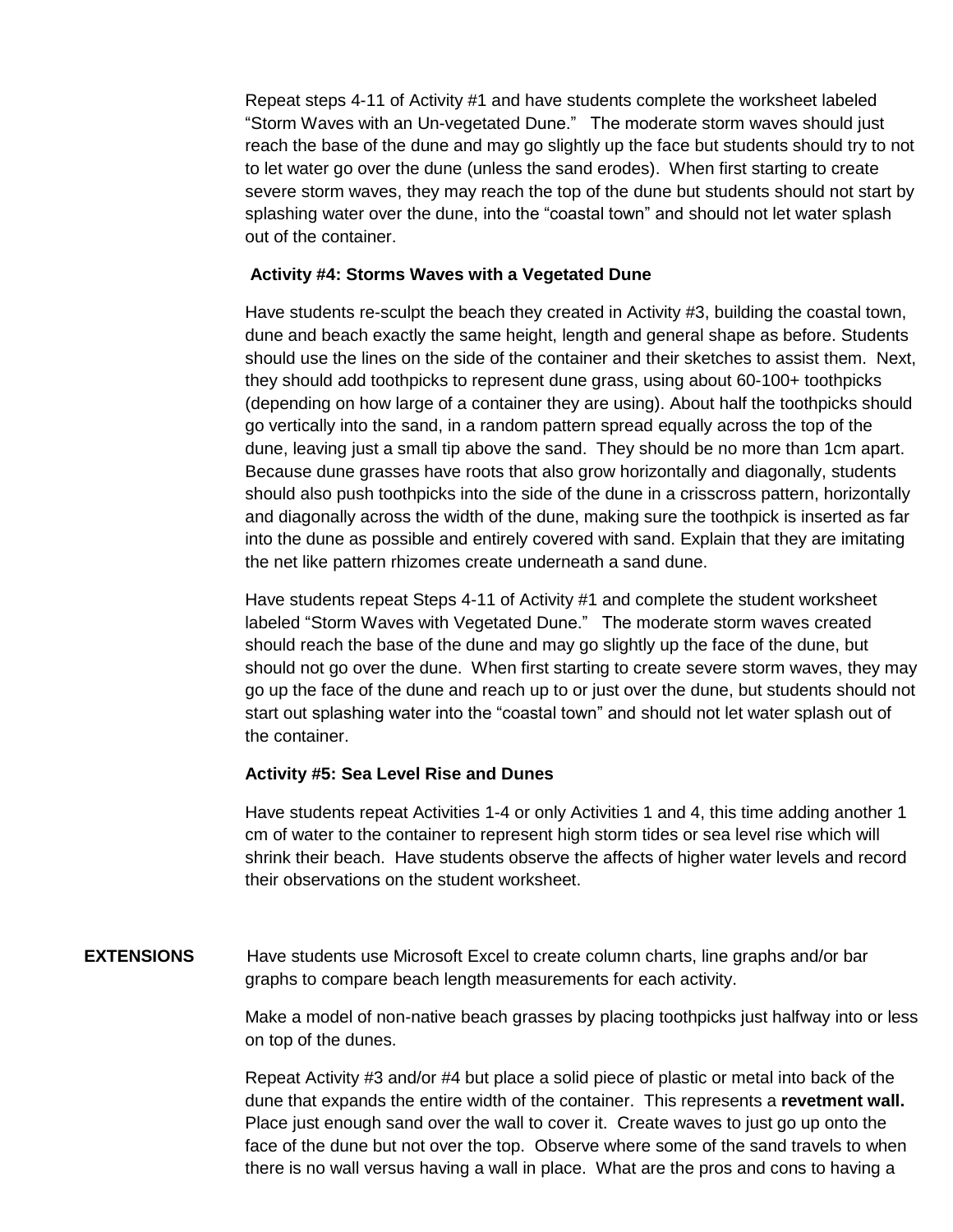solid wall built into the dune? Do the pros outweigh the cons or vice versa? Why? You may also build a wall of stones inside the dune, cover with sand and compare as well.

Repeat Activities #2 and/or #3 but create a small "beach access" from the coastal town to the beach, sculpt a small perpendicular path about a 1/2cm wide through the dune, level with the beach. Create waves to just reach up the face of the dune. Observe where the water and sand travels to. Then create a path at a 45 degree angle through the dune. Compare to the perpendicular path. If creating a beach access should the path be at a 90 or 45 degree angle through the dune? Why?

**VOCABULARY Erosion-** The process by which the surface of the earth is worn away by the action of water, glaciers, winds, waves, and currents.

> **Rhizome-** A thick horizontal stalk that grows underground and has shoots and roots growing from it.

**Storm Surge-** A rising of the sea as a result of atmospheric pressure changes and wind associated with a storm. High winds push on the ocean's surface causing the water to pile up higher than the ordinary sea level.

**Revetment Wall-** A wall constructed often parallel to the sea to preserve the existing uses of the shoreline and to protect the slope, as defense against erosion.

**REFERENCES** Wootton, Louise, PhD. (February 2014). Dune it Right. Georgian Court University. Retrieved from: gcuonline.georgian.edu/wootton/duneitright.pdf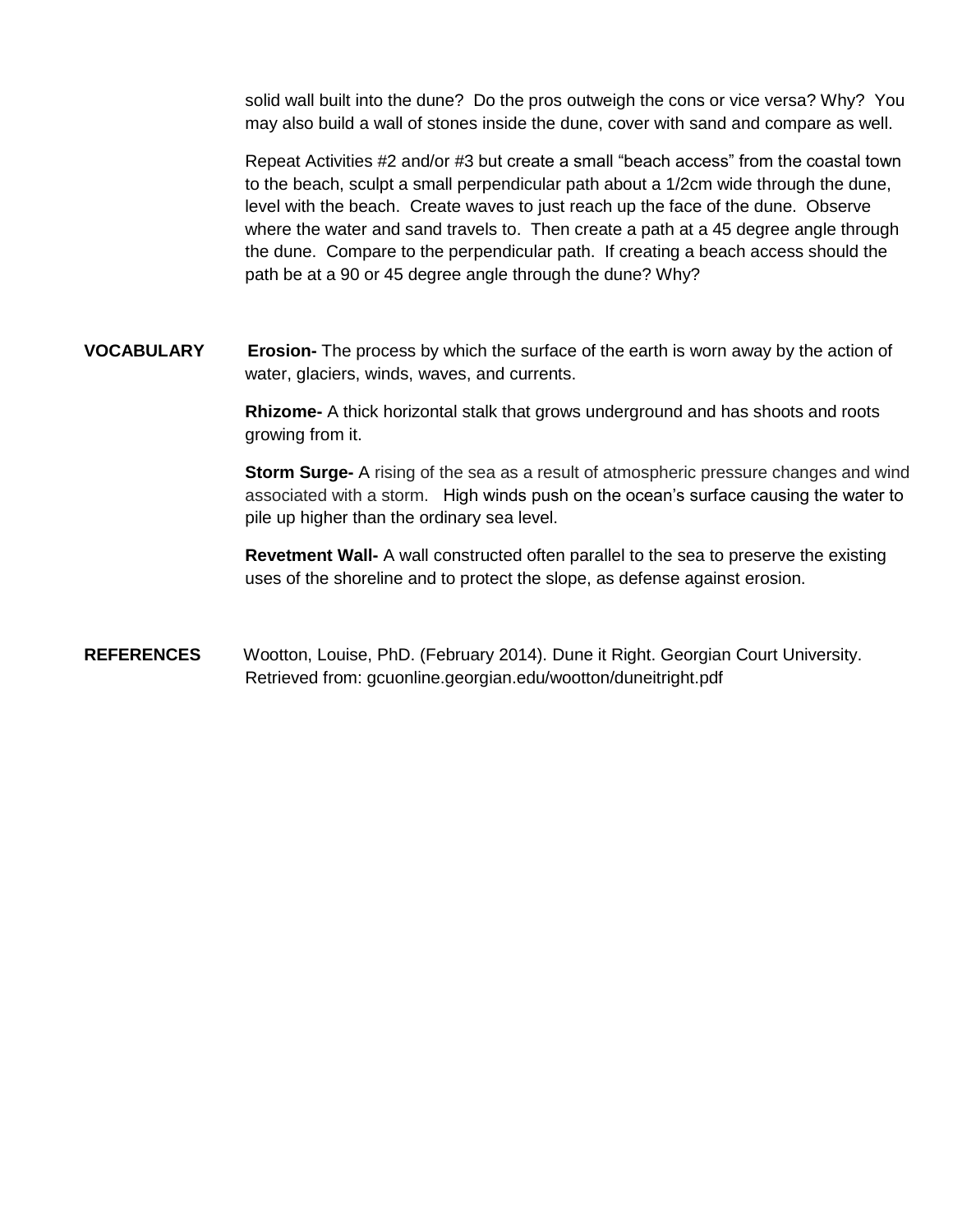22 Magruder Road Fort Hancock, NJ 07732 732‐872‐1300

[www.njseagrant.org](http://www.njseagrant.org/)

## **WHY DUNES ARE IMPORTANT**

### **Student Worksheet #1**

### **Activity #1: Storm waves along a beach without a dune**

Create a smooth gently sloping beach inside a container; add about 2 cm of water, the water should just touch the sandy beach. Add a few monopoly houses to represent a coastal town. Make a sketch of your town and beach, and shade in areas where the sand is located before and after the storms. Shade areas with deep sand dark and areas with little sand very lightly.

| NO DUNE- Before Storm                             | After a Moderate Storm                                                   | After a Severe Storm |  |  |  |  |
|---------------------------------------------------|--------------------------------------------------------------------------|----------------------|--|--|--|--|
|                                                   |                                                                          |                      |  |  |  |  |
|                                                   |                                                                          |                      |  |  |  |  |
|                                                   |                                                                          |                      |  |  |  |  |
|                                                   |                                                                          |                      |  |  |  |  |
|                                                   |                                                                          |                      |  |  |  |  |
|                                                   |                                                                          |                      |  |  |  |  |
|                                                   |                                                                          |                      |  |  |  |  |
|                                                   |                                                                          |                      |  |  |  |  |
|                                                   |                                                                          |                      |  |  |  |  |
|                                                   |                                                                          |                      |  |  |  |  |
| Benchmark Measurements - Length of Beach, No Dune |                                                                          |                      |  |  |  |  |
| <b>Before the storm:</b>                          |                                                                          |                      |  |  |  |  |
|                                                   | Left side________cm Right side_______cm Middle_______cm Average_______cm |                      |  |  |  |  |
| Aftau tha maadayata stayyar                       |                                                                          |                      |  |  |  |  |

| After the moderate storm: |            |               |        |    |         |     |
|---------------------------|------------|---------------|--------|----|---------|-----|
| Left side<br>cm           | Right side | <sub>cm</sub> | Middle | cm | Average | cm. |
| After the severe storm:   |            |               |        |    |         |     |

Left side cm Right side cm Middle cm Average cm





**Charitable Foundation**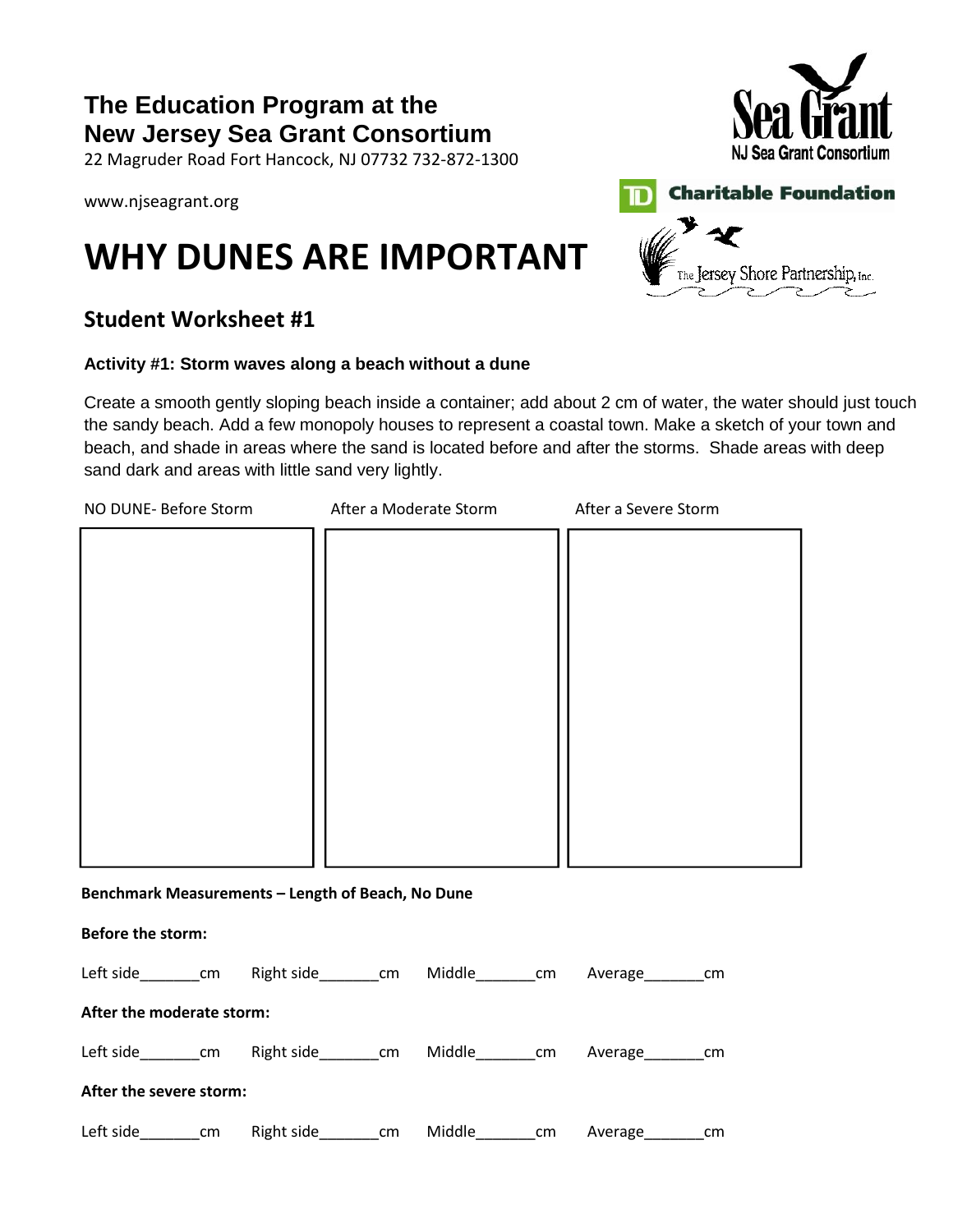22 Magruder Road Fort Hancock, NJ 07732 732‐872‐1300

[www.njseagrant.org](http://www.njseagrant.org/)



he Jersey Shore Partnership, inc.



# **WHY DUNES ARE IMPORTANT**

### **Discussion Questions, Activity #1**

No Dunes, after the moderate storm:

- 1. How much did the beach shorten or lengthen after the storm? Where did the sand grains move to?
- 2. If sand eroded off the beach into the water, did the sand move just off the beach or far off into the water?
- 3. Did the sand spread evenly or did the sand accumulate in a pile or piles?
- 4. Did any sand move further up the beach?
- 5. How was the coastal town you created affected by the moderate storm?

No Dunes, after the severe storm:

- 1. How much did the beach shorten or lengthen after the storm? Where did the sand grains move to?
- 1. If sand eroded off the beach into the water, did the sand move just off the beach or far off into the water?
- 2. How did the amount of erosion compare to after the moderate storm?
- 3. Did any sand move further up the beach?
- 4. How was the coastal town you created affected by the storm?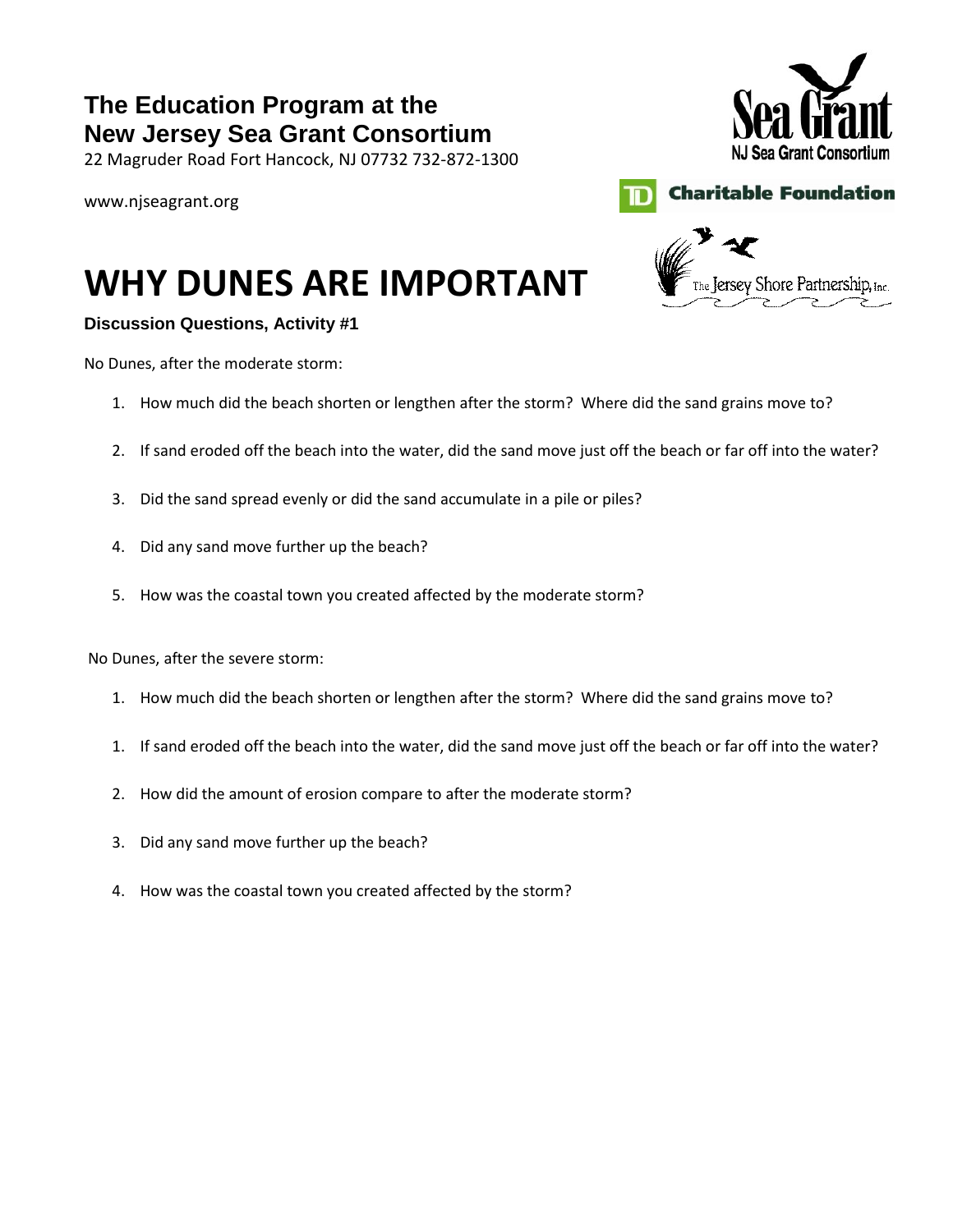22 Magruder Road Fort Hancock, NJ 07732 732‐872‐1300

njseagrant.org

## **WHY DUNES ARE IMPORTANT**

### **Student Worksheet #2**

### **Activity #2: Increased volume of sand, no dune**

Using your sketches, and lines drawn around the container re-sculpt the beach you created in activity #1, and then add a cup or more of sand to the beach but not the coastal town. Sand should be smoothed out flat with very gentle slope to town and down to water. Make a sketch of your beach, your town, shading in areas where the sand is located before and after the storms. Shade areas with deep sand dark and areas with little sand very lightly.

| NO DUNE- Before Storm                                                        |  |  | After a Moderate Storm After a Severe Storm |  |
|------------------------------------------------------------------------------|--|--|---------------------------------------------|--|
|                                                                              |  |  |                                             |  |
|                                                                              |  |  |                                             |  |
|                                                                              |  |  |                                             |  |
|                                                                              |  |  |                                             |  |
|                                                                              |  |  |                                             |  |
|                                                                              |  |  |                                             |  |
|                                                                              |  |  |                                             |  |
|                                                                              |  |  |                                             |  |
| Benchmark Measurements - Length of Beach, increased volume of sand           |  |  |                                             |  |
| Before the storm:                                                            |  |  |                                             |  |
| Left side_________cm Right side________cm Middle________cm Average________cm |  |  |                                             |  |
| After the moderate storm:                                                    |  |  |                                             |  |
| Left side_________cm Right side________cm Middle________cm Average________cm |  |  |                                             |  |

### **After the severe storm:**

Left side\_\_\_\_\_\_\_\_cm Right side\_\_\_\_\_\_\_\_cm Middle\_\_\_\_\_\_\_\_cm Average \_\_\_\_\_\_\_\_cm



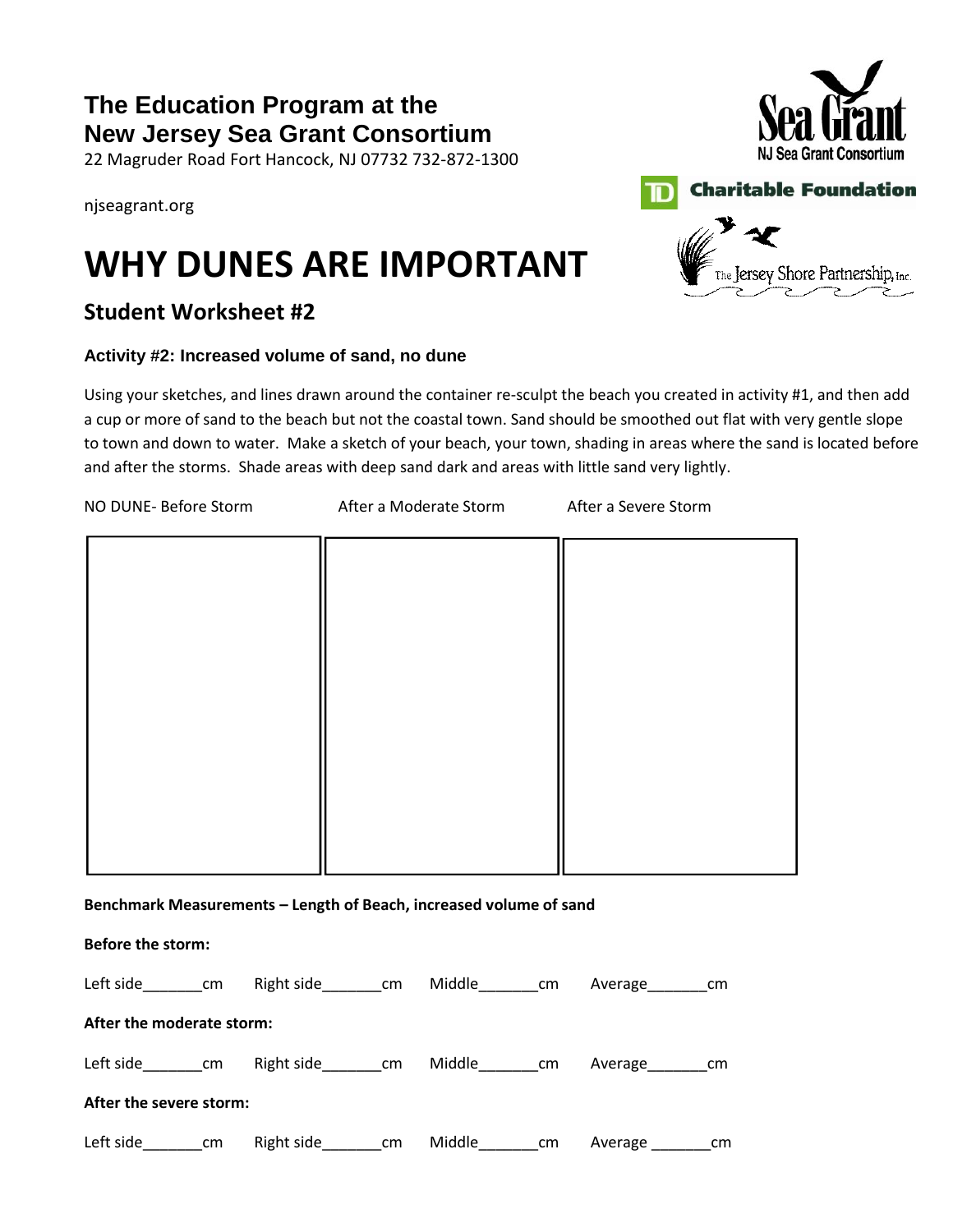

22 Magruder Road Fort Hancock, NJ 07732 732‐872‐1300 njseagrant.org

## **WHY DUNES ARE IMPORTANT Activity #2: Discussion Questions**

Increased volume of sand, moderate storm

- 1. Using your measurements of the length of beach compared to activity #1 did your beach erode more or less with increased volume of sand during a moderate storm?
- 2. Explain the differences you observed with the increased volume of sand compared to activity #1, did increasing the volume of sand help lessen the severity or the amount of time it took for the beach to erode?
- 3. Did any sand move further up the beach?
- 4. How was the coastal town affected by the storm?
- 5. Do you feel adding sand to the beach was worthwhile in trying to prevent erosion of a beach during a moderate storm?

Increased volume of sand, severe storm

- 1. Using your measurements of the length of beach, compared to activity #1 did your beach erode more or less with increased volume of sand during a moderate storm?
- 2. Explain the differences you observed with the increased volume of sand, compared to activity #1 with a severe storm, did the increased volume of sand help lessen the severity or the amount of time it took for the beach to erode?
- 3. Did any sand move further up the beach?
- 4. How was the coastal town affected compared to Activity #1 during a severe storm?
- 5. Do you feel adding sand to the beach was worthwhile in trying to prevent erosion of a beach during a severe storm?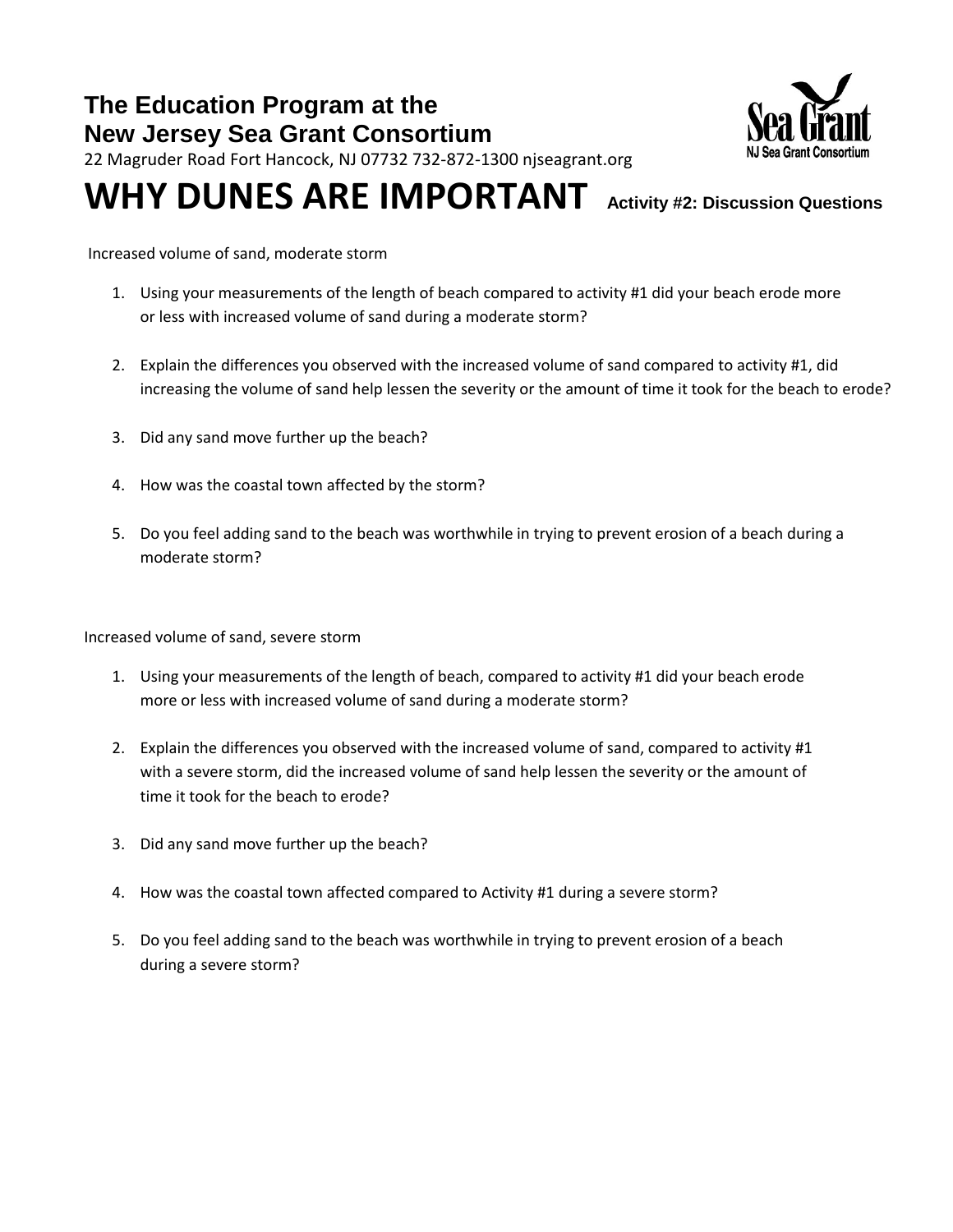22 Magruder Road Fort Hancock, NJ 07732 732‐872‐1300

njseagrant.org

## **WHY DUNES ARE IMPORTANT**

### **Student Worksheet #3**

### **Activity #3: Unvegetated Dune**

Re-sculpt the sand in your container to create a dune; the dune should be a few inches high and few inches wide.  $1/3^{rd}$ of the sand should be the coastal town,  $1/3^{rd}$  a pile in the shape of a dune,  $1/3^{rd}$  a beach on ocean side of dune, the dunes should have a moderate, not steep slope on both sides. Make a sketch of your town and beach, shading in areas where the sand is located before and after the storms. Shade areas with deep sand dark and areas with little sand very lightly.

| NO DUNE- Before Storm     |  |                                                                            | After a Moderate Storm After a Severe Storm |                   |               |    |  |
|---------------------------|--|----------------------------------------------------------------------------|---------------------------------------------|-------------------|---------------|----|--|
|                           |  |                                                                            |                                             |                   |               |    |  |
|                           |  |                                                                            |                                             |                   |               |    |  |
|                           |  |                                                                            |                                             |                   |               |    |  |
|                           |  |                                                                            |                                             |                   |               |    |  |
|                           |  |                                                                            |                                             |                   |               |    |  |
|                           |  |                                                                            |                                             |                   |               |    |  |
|                           |  |                                                                            |                                             |                   |               |    |  |
|                           |  | Benchmark Measurements - Length of Beach, Un-vegetated Dune                |                                             |                   |               |    |  |
| <b>Before the storm:</b>  |  |                                                                            |                                             |                   |               |    |  |
|                           |  | Left side________cm Right side________cm Middle_______cm Average________cm |                                             |                   |               |    |  |
| After the moderate storm: |  |                                                                            |                                             |                   |               |    |  |
|                           |  | Left side________cm Right side________cm Middle_______cm Average________cm |                                             |                   |               |    |  |
| After the severe storm:   |  |                                                                            |                                             |                   |               |    |  |
| Left side_________cm      |  | Right side_________cm                                                      |                                             | Middle_________cm | Average _____ | cm |  |



**Charitable Foundation**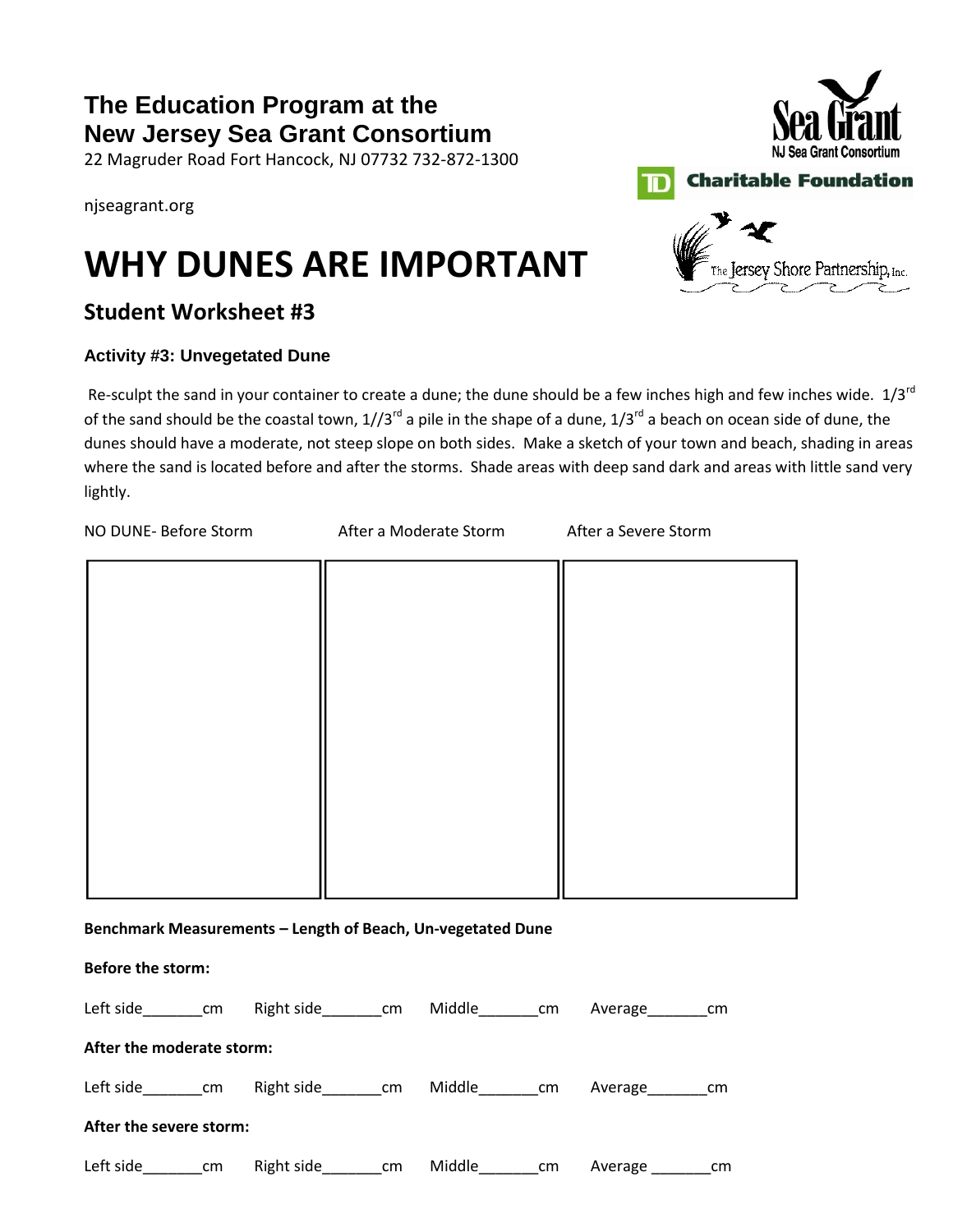22 Magruder Road Fort Hancock, NJ 07732 732‐872‐1300

njseagrant.org

## **WHY DUNES ARE IMPORTANT**

### **Activity #3: Discussion Questions**

Un-Vegetated Dunes after the moderate storm

- 1. Did the dune stay mostly intact during the moderate storm?
- 2. If your dune became eroded where was the sand transported to in the container? The beach? The water? Further up the beach to the coastal town? A little of each? Please explain.
- 3. Using your measurements of the length of beach, compared to activity #1 and #2 did your beach erode more or less with an un-vegetated dune during a moderate storm?
- 4. Using your observations, compared to activity #1 with no dune, moderate storm do you think the adding the sand in a large mound helped prevent a significant amount of erosion or cut down the time it took for the beach to erode?
- 5. Using your observations, compared to activity #2, do you think piling up the sand in a tall mound had a different affect than smoothing out the sand? Did it change amount of erosion and/or flooding, or cut down the time it took for the beach to erode?
- 6. How was the coastal town affected by the storm?

Un-Vegetated Dunes, after the severe storm

- 1. Did the dune stay mostly intact during the severe storm?
- 2. Were there any breakthroughs of water through the dune? Did the severe storm shorten the time it took for the dunes to be broken through and eroded?
- 3. If your dune became eroded where was the sand transported to in the container? The beach? The water? Further up the beach to the coastal town? A little of each? Please explain.
- 4. Using your measurements of the length of beach, compared to activity #1 and #2 did your beach erode more or less with an un-vegetated dune during a severe storm?



he Jersey Shore Partnership, Inc

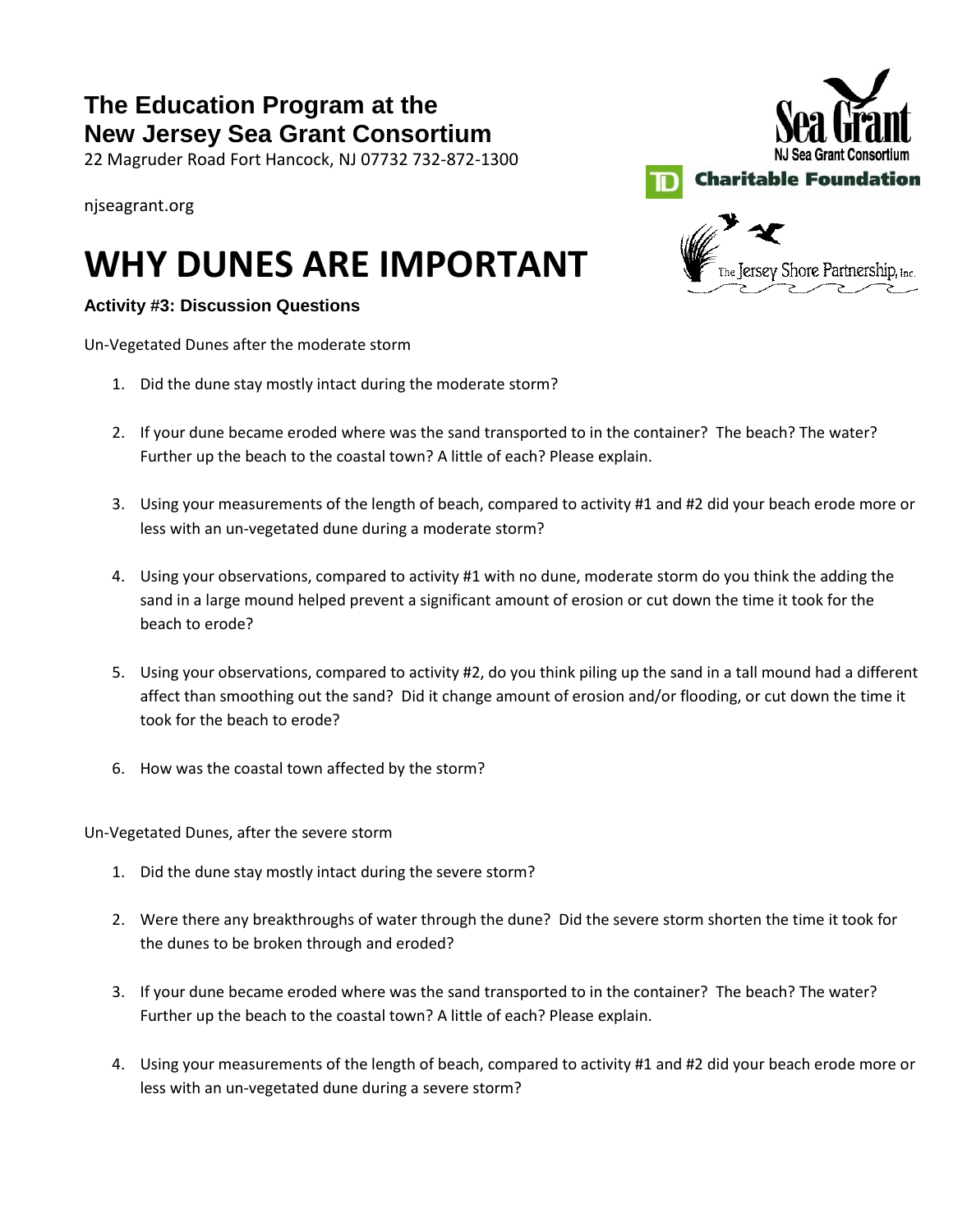- 5. Using measurements from the length of beach and your observations, compared to activity #1 with no dune and severe storm, do you think the adding the sand helped prevent a significant amount of erosion and/or flooding, or cut down the time it took for the beach to erode?
- 6. Using measurements from the length of beach and your observations, compared to activity #2, do you think piling up the sand in a tall mound had a different affect on the model? Did it change amount of erosion and/or flooding, or cut down the time it took for the beach to erode?
- 7. How was the coastal town affected by the storm?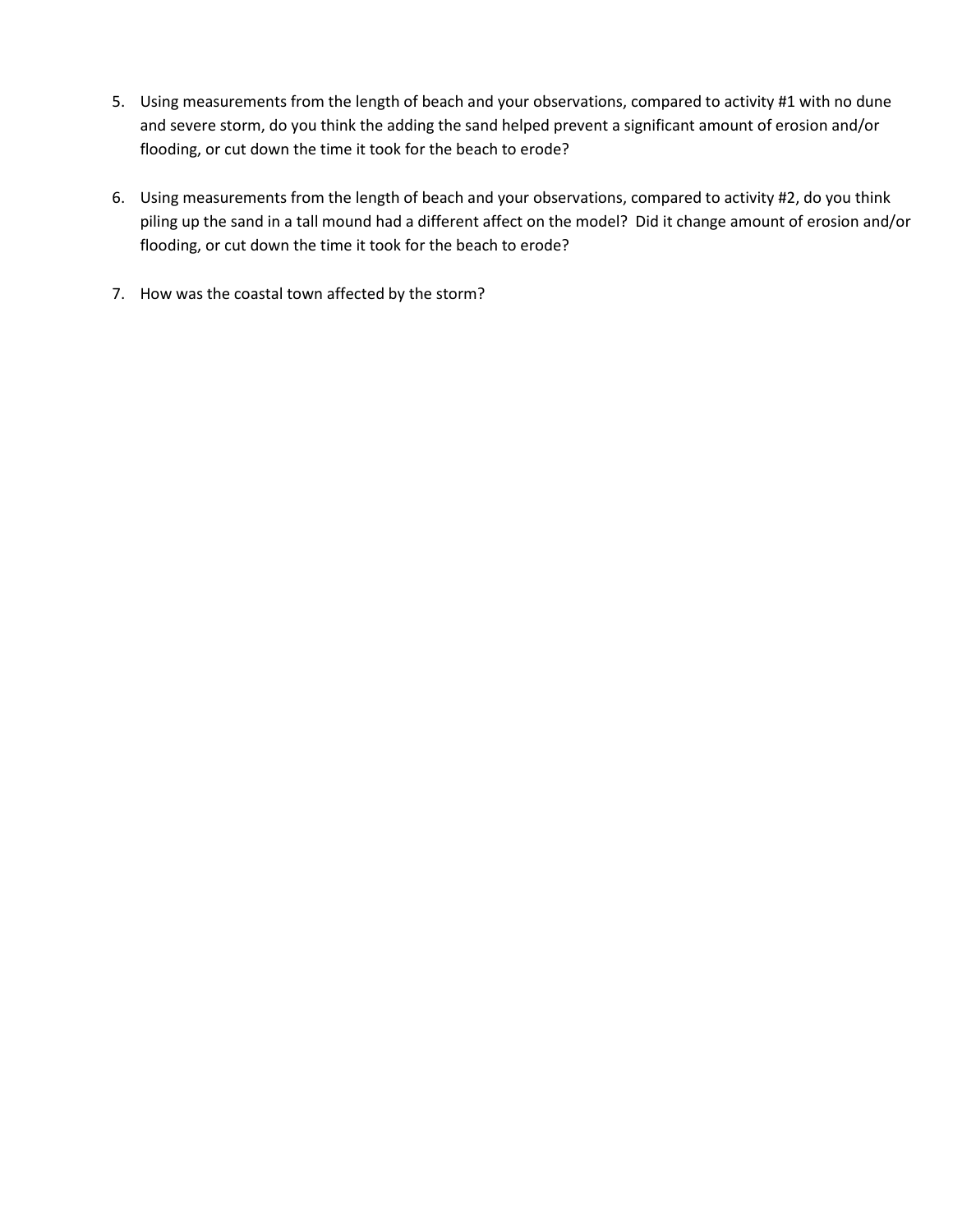22 Magruder Road Fort Hancock, NJ 07732 732‐872‐1300

#### njseagrant.org

## **WHY DUNES ARE IMPORTANT**

### **Activity #4: Vegetated Dunes**

Using the sketches and lines drawn around the container re-sculpt the beach created in activity #3. To represent dune grass add 60+ toothpicks to the dune, about half the of the toothpicks can go in vertically with just tips sticking above the sand, the other half should go horizontally and diagonally in a random pattern to represent the dune grass's roots and rhizomes, the toothpicks should be inserted as far into the dune as possible. Make a sketch of your town and beach, shading in areas where the sand is located before and after the storms. Shade areas with deep sand dark and areas with little sand very lightly.

| NO DUNE- Before Storm | After a Moderate Storm                                             | After a Severe Storm |
|-----------------------|--------------------------------------------------------------------|----------------------|
|                       |                                                                    |                      |
|                       |                                                                    |                      |
|                       |                                                                    |                      |
|                       |                                                                    |                      |
|                       |                                                                    |                      |
|                       |                                                                    |                      |
|                       |                                                                    |                      |
|                       |                                                                    |                      |
|                       |                                                                    |                      |
|                       |                                                                    |                      |
|                       | Benchmark Measurements - Length of Beach, increased volume of sand |                      |
| Before the storm:     |                                                                    |                      |

| Left side                 | cm | Right side | cm | Middle | cm | Average | cm |
|---------------------------|----|------------|----|--------|----|---------|----|
| After the moderate storm: |    |            |    |        |    |         |    |
| Left side                 | cm | Right side | cm | Middle | cm | Average | cm |
| After the severe storm:   |    |            |    |        |    |         |    |
| Left side                 | cm | Right side | cm | Middle | cm | Average | cm |





**Charitable Foundation** 

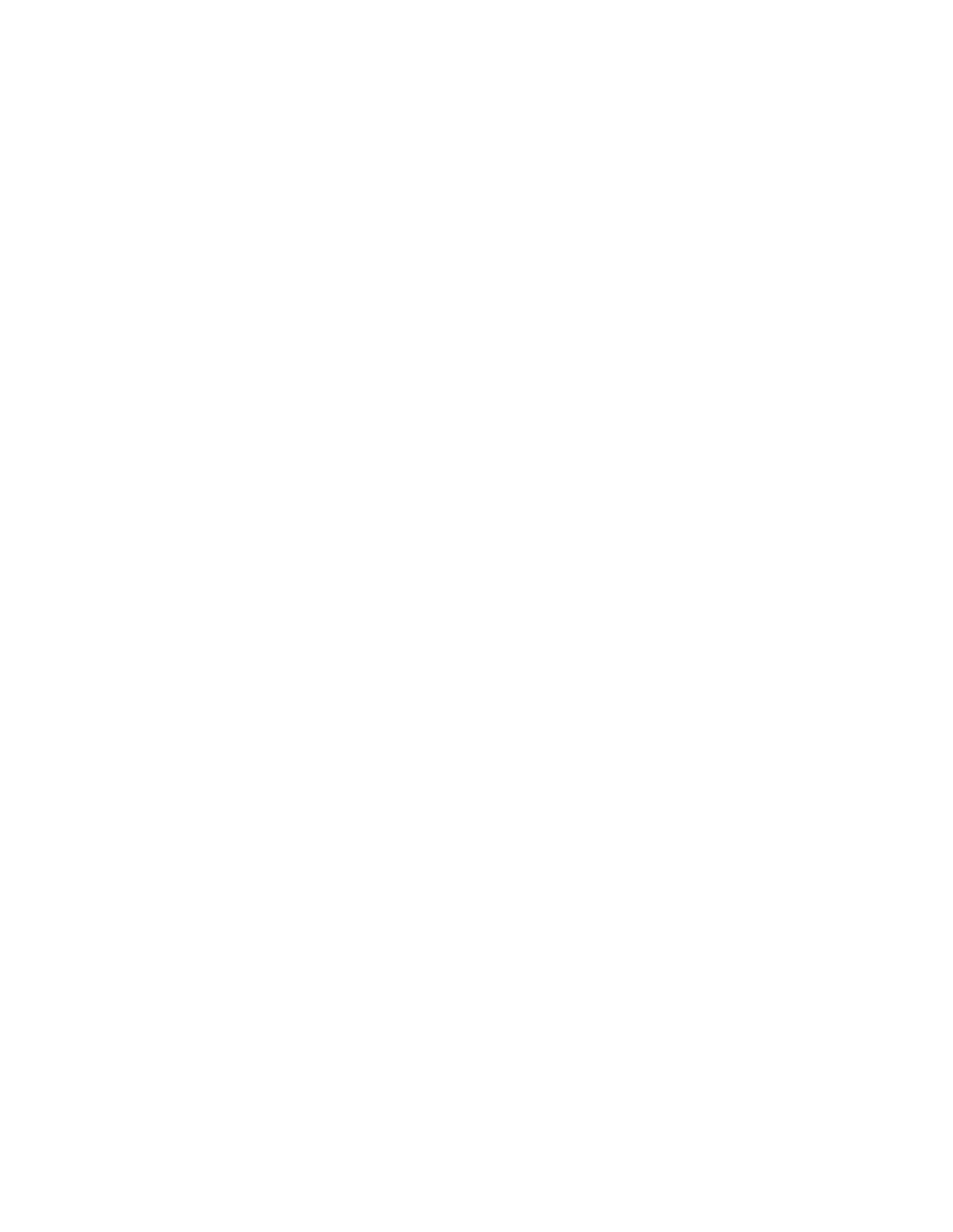22 Magruder Road Fort Hancock, NJ 07732 732‐872‐1300

### njseagrant.org

## **WHY DUNES ARE IMPORTANT**

### **Activity #4: Discussion Questions**

#### **Vegetated Dunes, after the moderate storm**

- 1. Did your dune stay relatively intact during the moderate storm?
- 2. If your dune became eroded where was the sand transported to in the container? The beach? The water? Further up the beach to the coastal town? A little of each? Please explain.
- 3. Compared to activities #1 and #2 and comparing measurements of the length of the beach and observations, was there less or more erosion?
- 4. Compared to activity #3, comparing measurements from the length of beach and your observations, do you think a vegetated dune had a different affect? Did it change amount of erosion and/or flooding, or cut down the time it took for the beach to erode?
- 5. From your observations do you believe the dune plants assisted in holding the sand in place?
- 6. How was your coastal town affected by the moderate storm?
- 7. If you had to rebuild a man-made dune, from this activity, do you feel adding dune plants would be worthwhile?

- 1. Did your dune stay relatively intact during the severe storm?
- 2. Were there any breakthroughs of water through the dune? Did the severe storm shorten the time it took for the dunes to be broken through and eroded?



Jersey Shore Partnership, Inc.



**Vegetated Dunes, after the severe storm**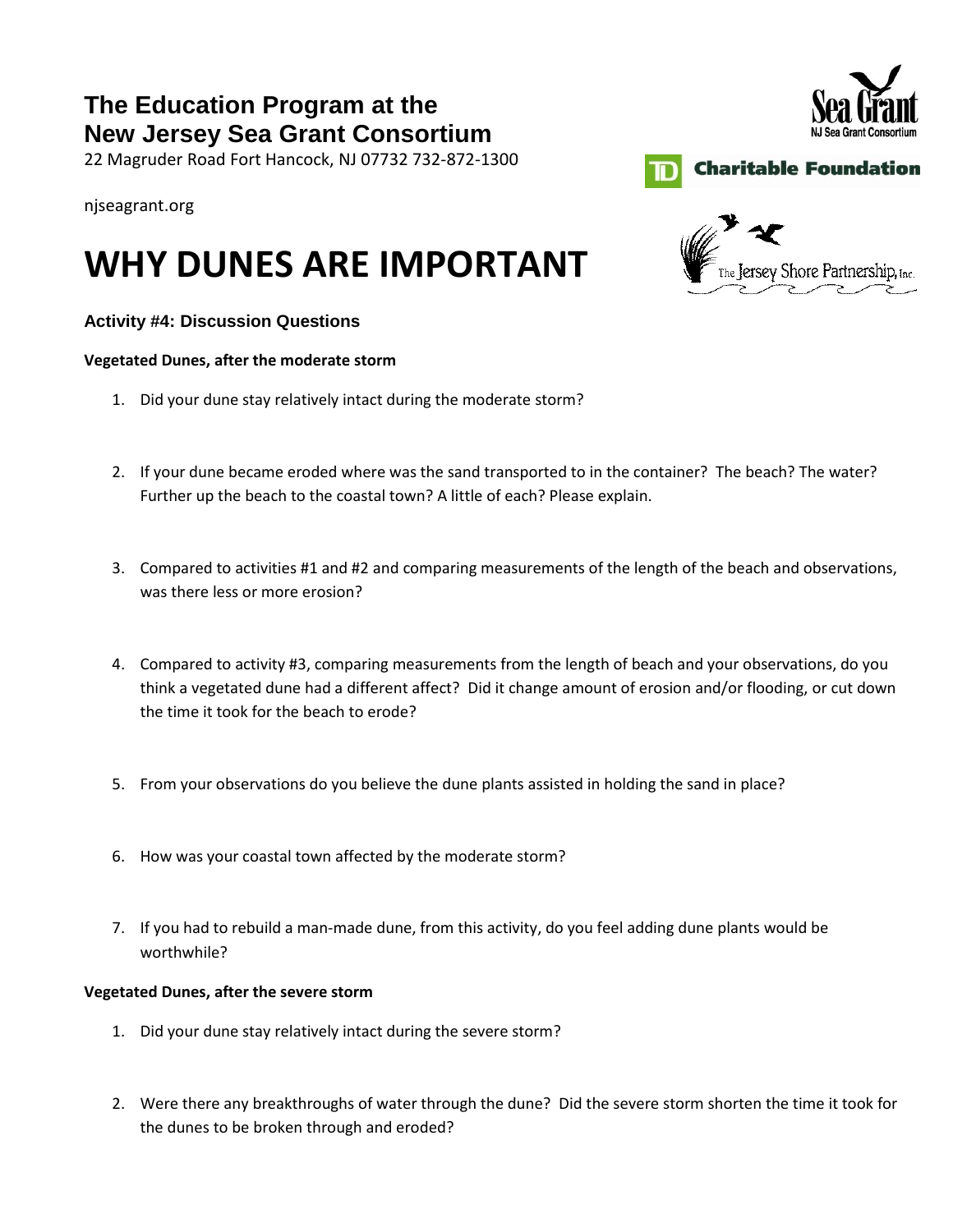- 3. If your dune became eroded where was the sand transported to in the container? The beach? The water? Further up the beach to the coastal town? A little of each? Please explain.
- 4. Compared to activities #1 and #2 and comparing measurements of the length of the beach and observations, was there less or more erosion during a severe storm?
- 5. Compared to activity #3, comparing measurements from the length of beach and your observations, do you think a vegetated dune had a different affect? Did it change amount of erosion and/or flooding, or cut down the time it took for the beach to erode?
- 6. From your observations do you believe the dune plants assisted in holding the sand in place during a severe storm?
- 7. How was your coastal town affected by the moderate storm?
- 8. If you had to rebuild a man-made dune, from this activity, do you feel adding dune plants would be worthwhile?